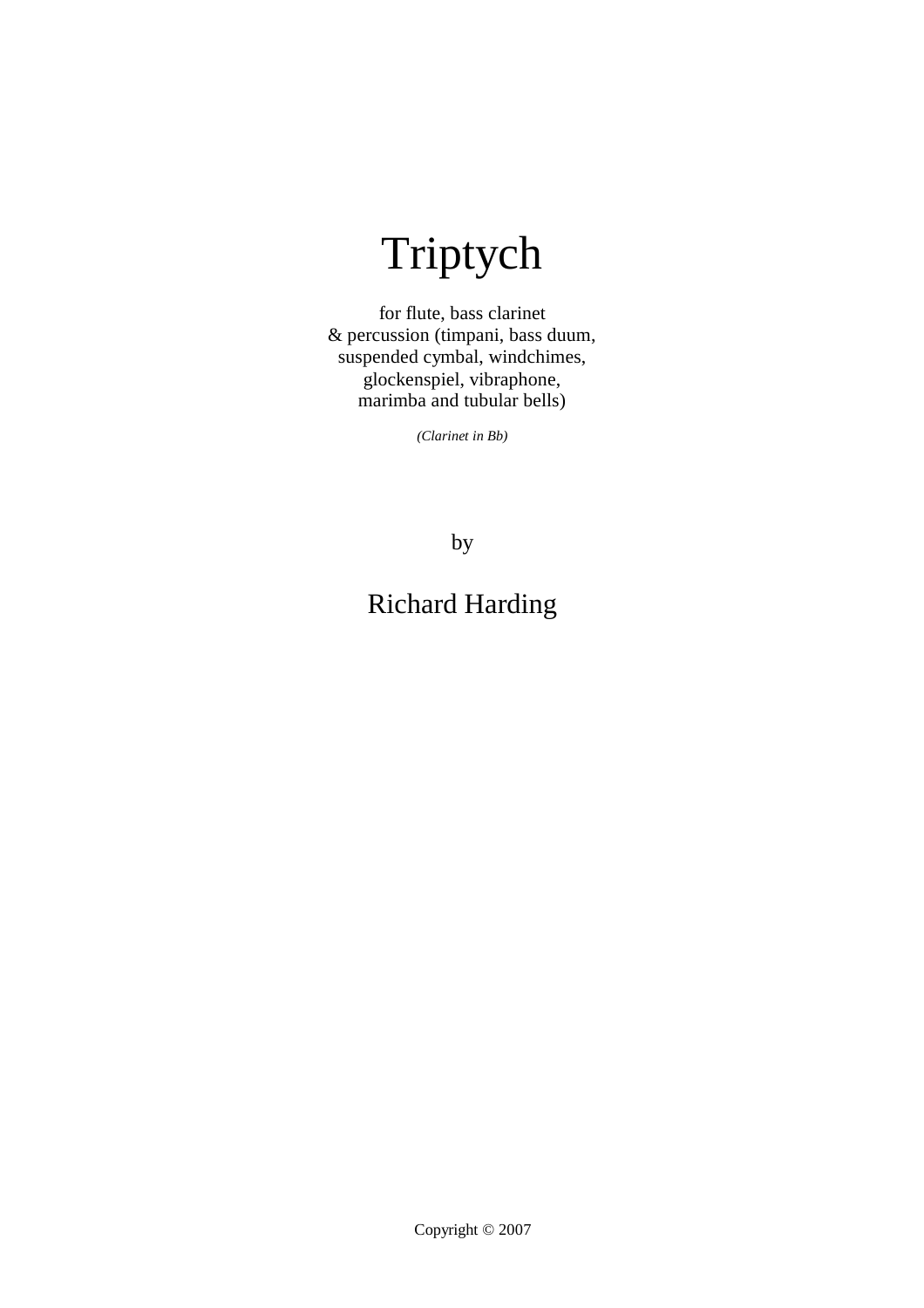This piece is to be played with an extreme level of rhythmic and dynamic freedom.

The tempo markings at the beginning of each of the three sections should be viewed as an aproximate average value, around which substantial tempo variations may be made. Similarly, the written note values are all approximations, given to mark out how the lines should coordinate rather than precisely how long individual notes should sound for.

The players are encouraged to make frequent eye contact in order to coordinate the individual lines and facilitate tempo variations as the piece progresses. As an aid to coordination, each performer plays from a complete score so that they can see, at all points, how the three lines are to interact. Obviously, a certain degree a latitude with respect to the coordination of the individual instruments, is both expected and acceptable. Certain points of coordination, however, are indicated in the score by the inclusion of vertical dotted lines between staves. Notes thus connected are to be started simultaneously.

All dynamic markings are open to a degree interpretation. In the two woodwind lines, unless specifically indicated with 'hairpins', each sustained note or, where applicable, group of notes should swell from near silence, up to the marked dynamic level, before decaying away to silence again. The desired effect is of a continual sound which, whilst never stopping, nonetheless fades in and out, ongoing and yet not always audible.

Within this sea of sound float fragments of percussion. Once again, the tempo and note values in these fragments are to be taken as suggestions rather than strict indications. Make eye contact to cue the percussion elements in and out.

Accidentals apply only to the note they immediately proceed.

The prevailing mood of the whole piece should be one of calm tranquillity.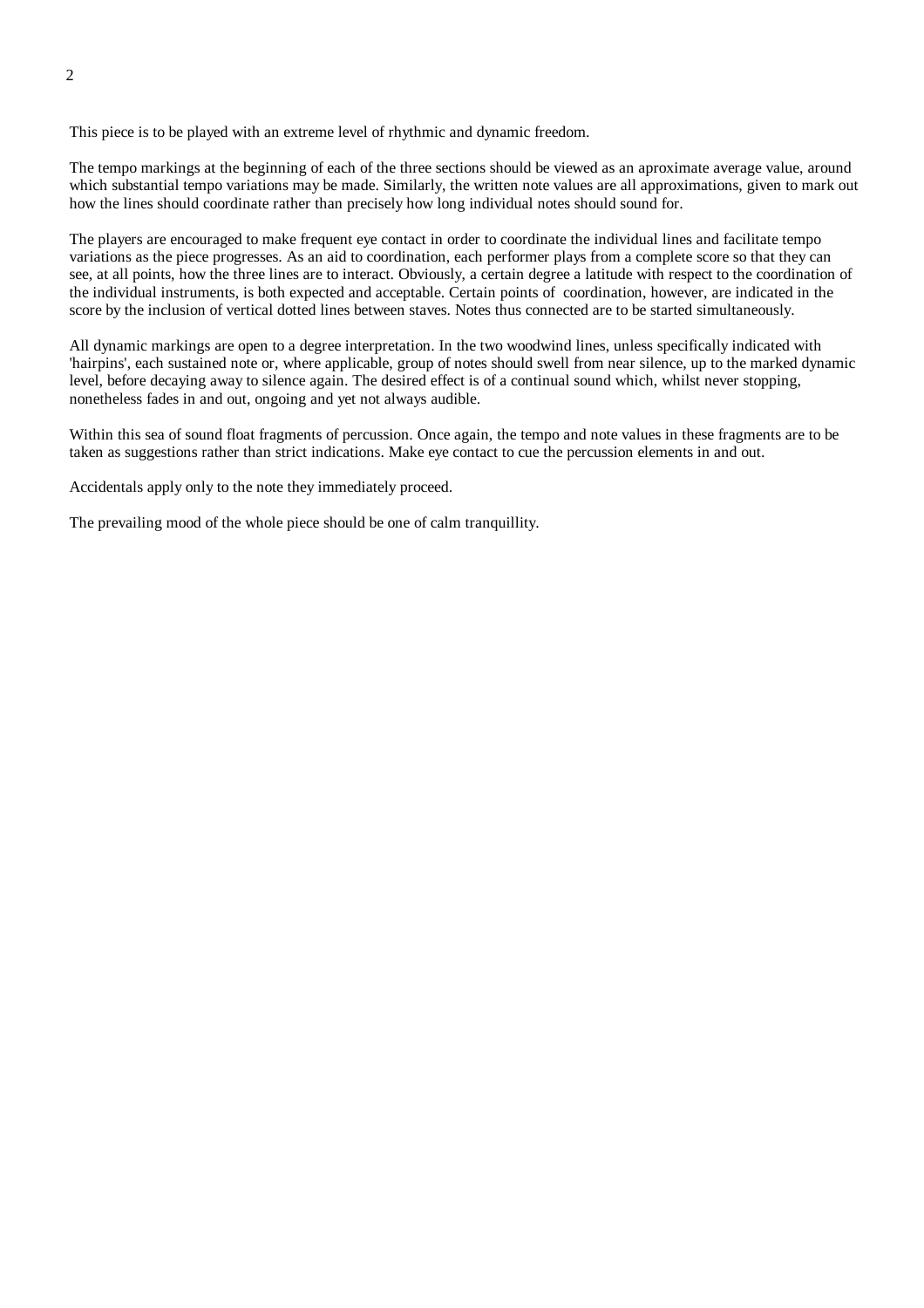



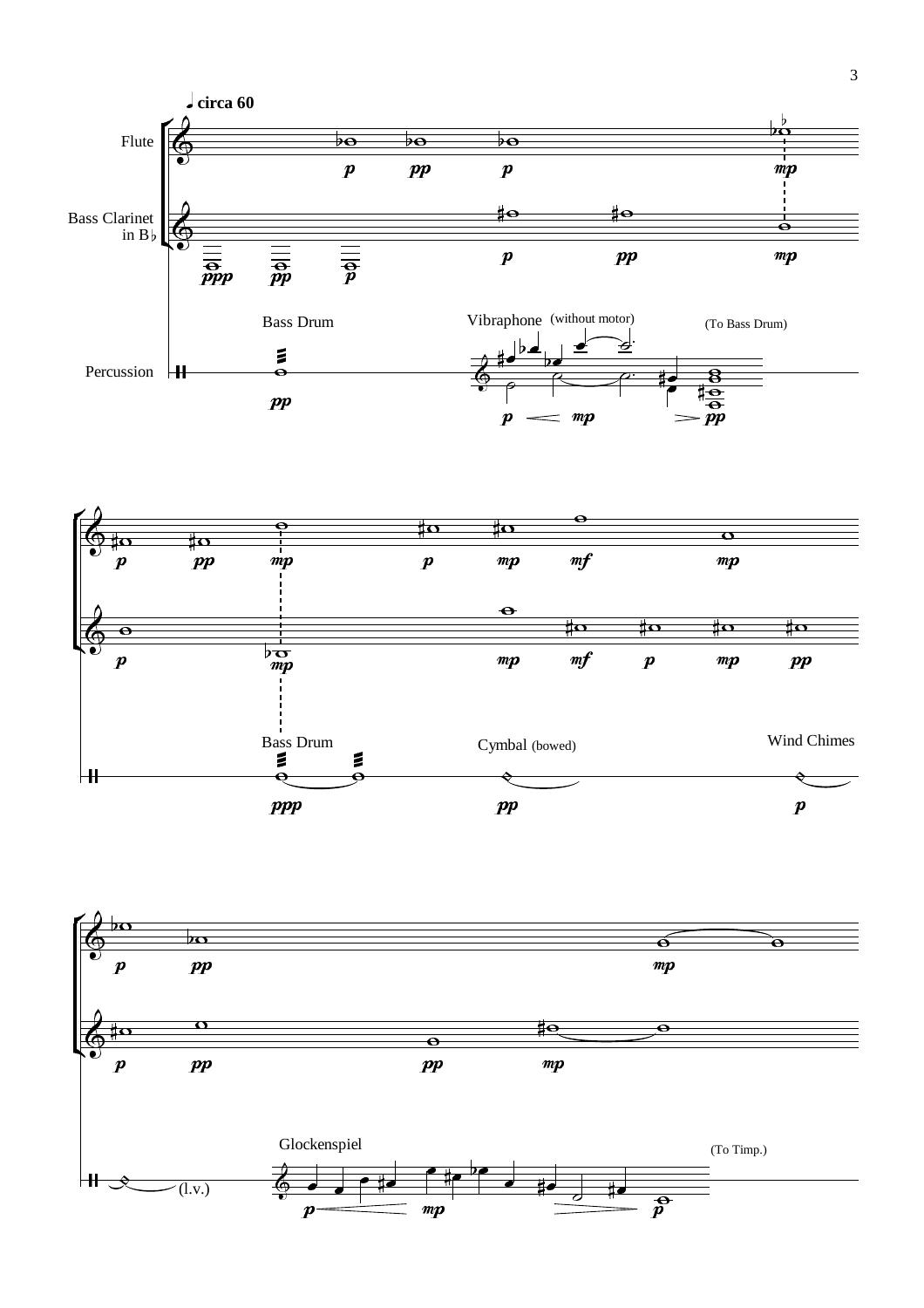



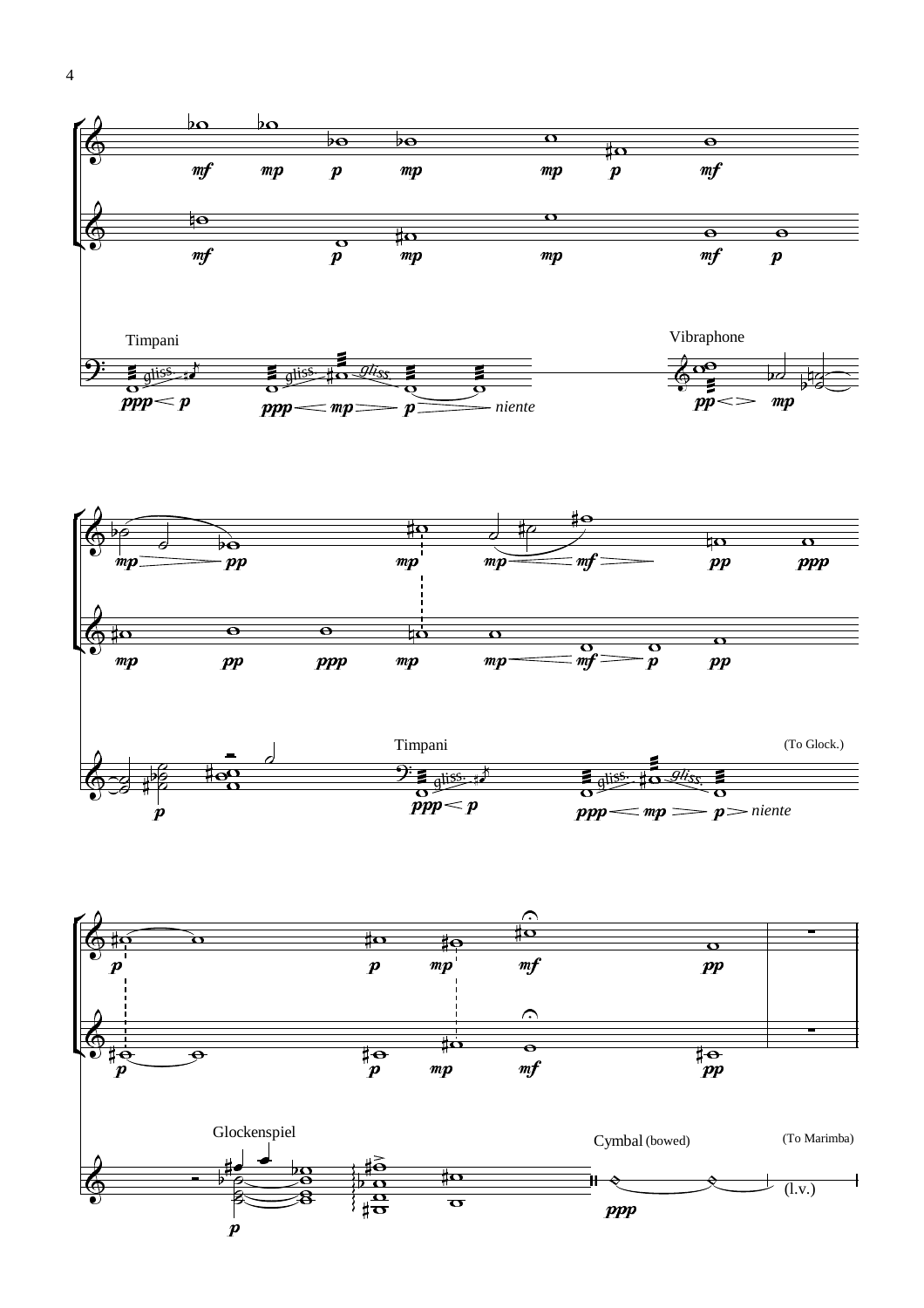







 **circa 80**

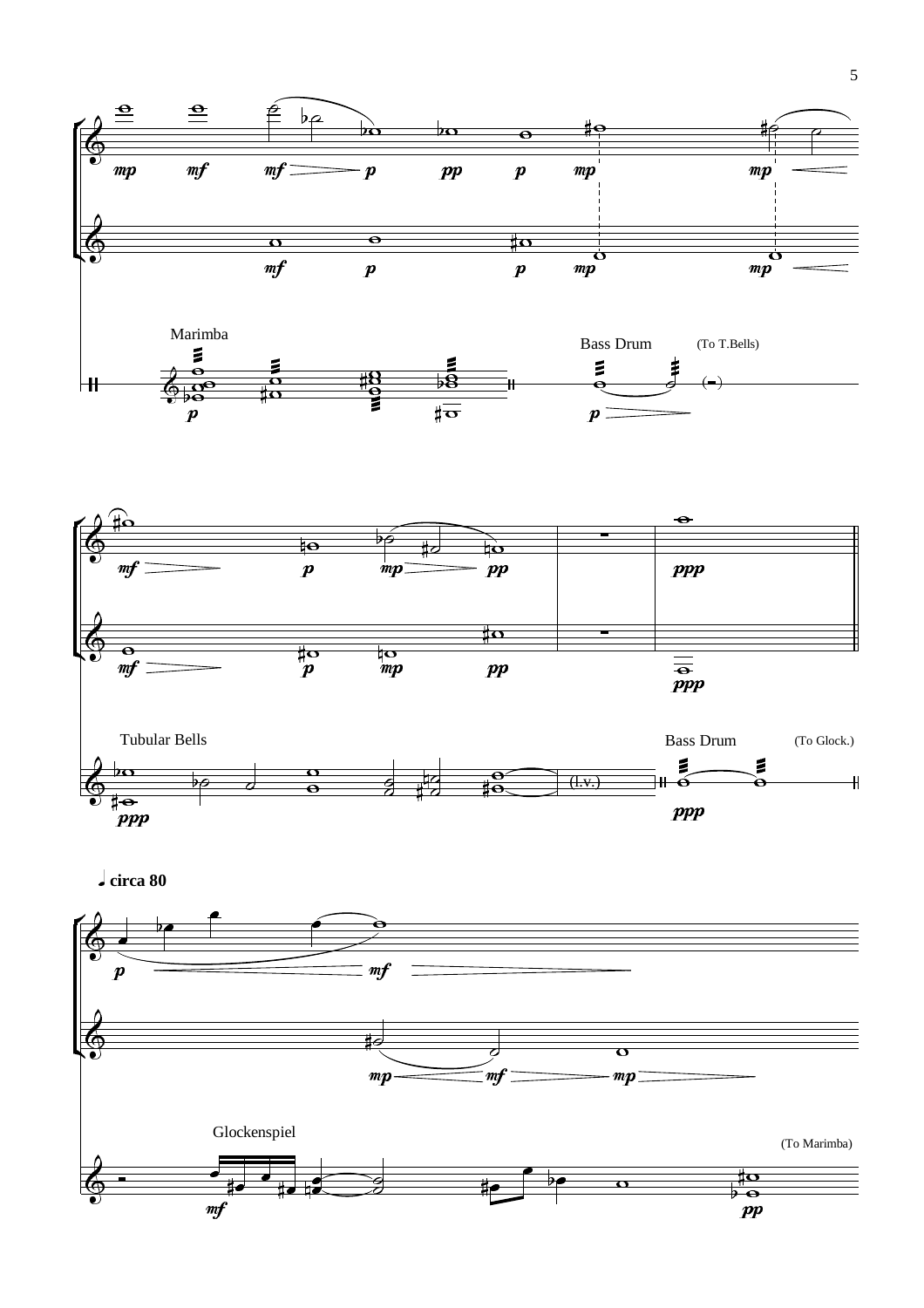







6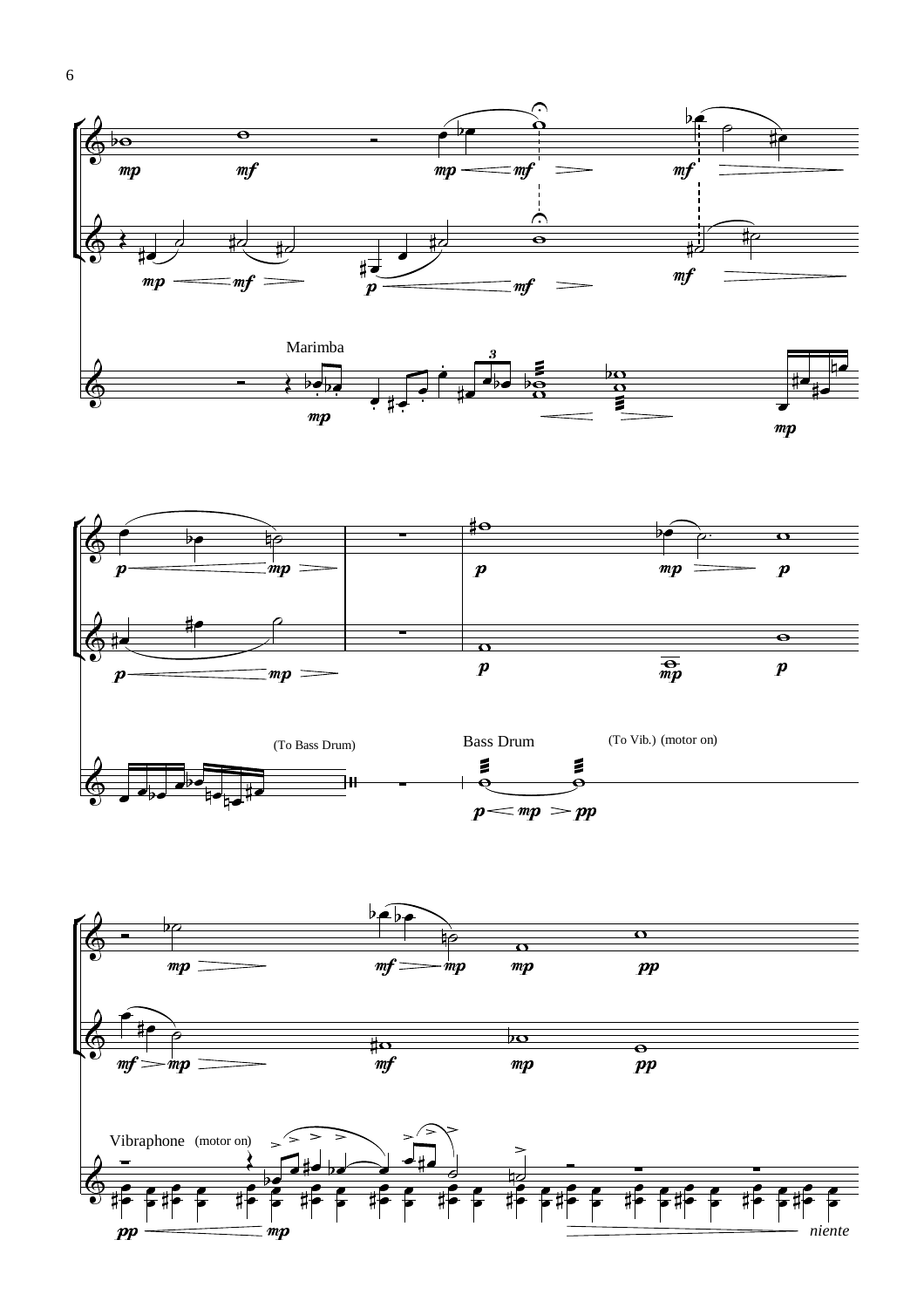





 $f \qquad \qquad m p$ 

 $\mathcal{L}_{\bm{m}{\bm{p}}}$ 

 $p$   $p$   $m$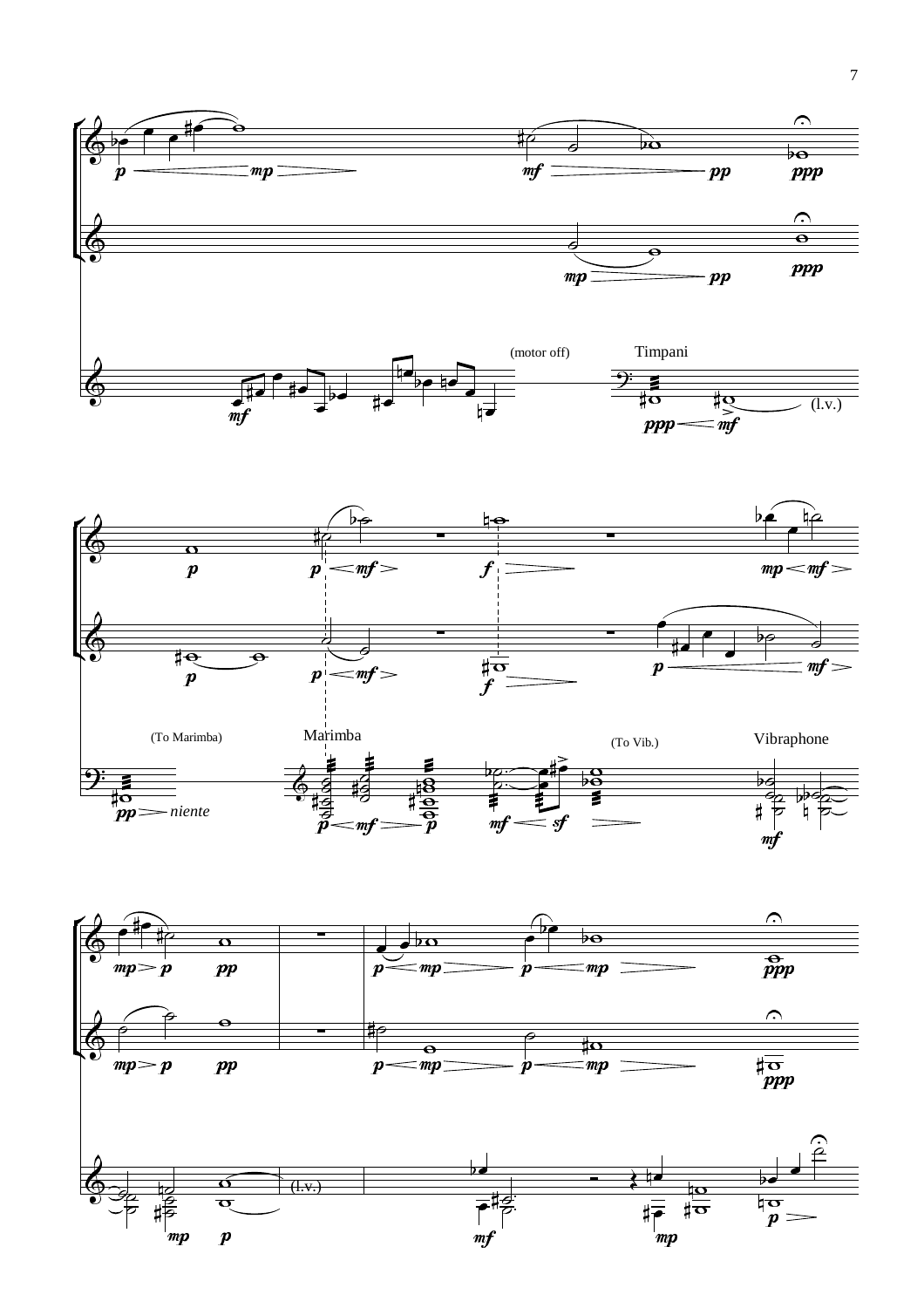





8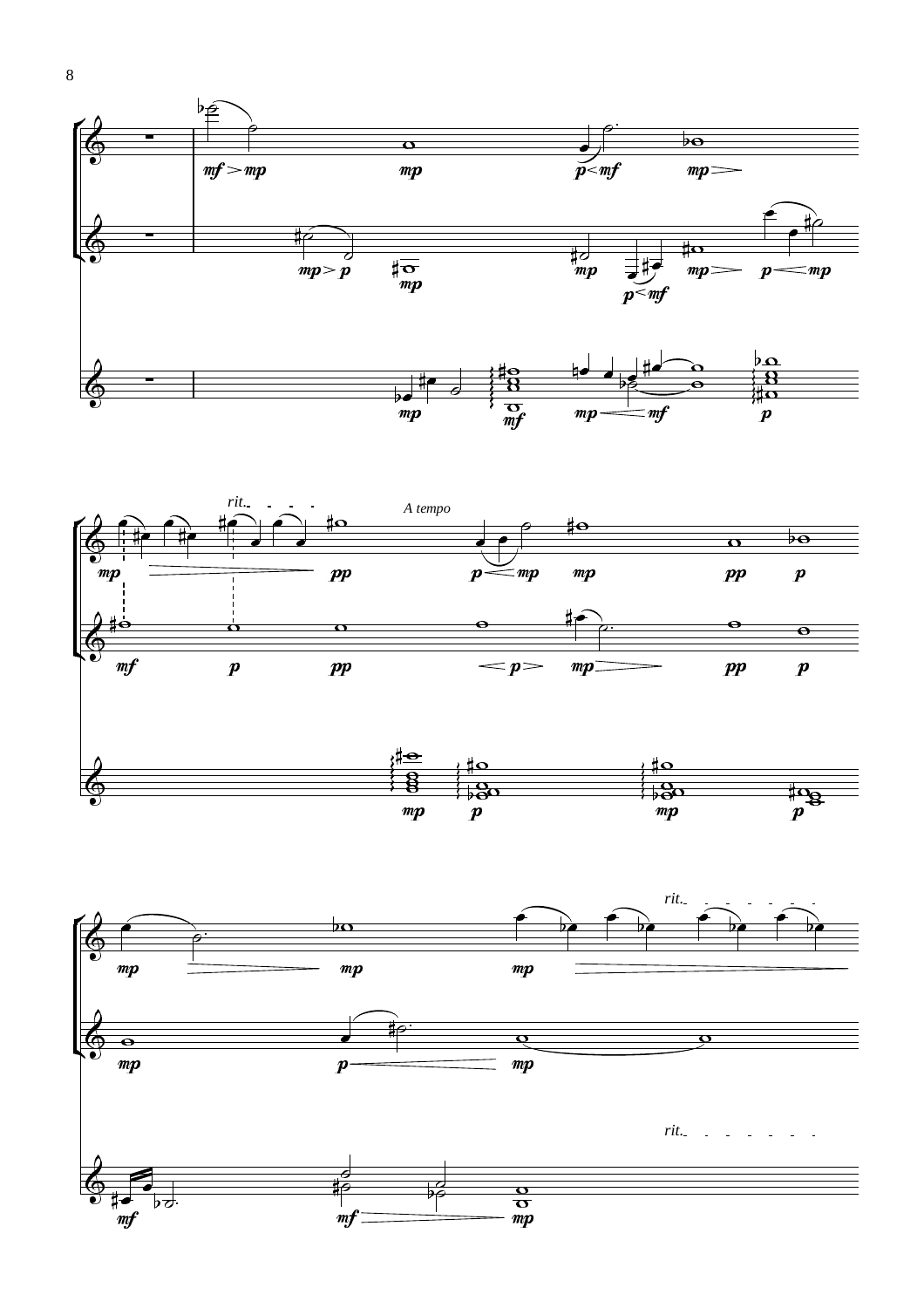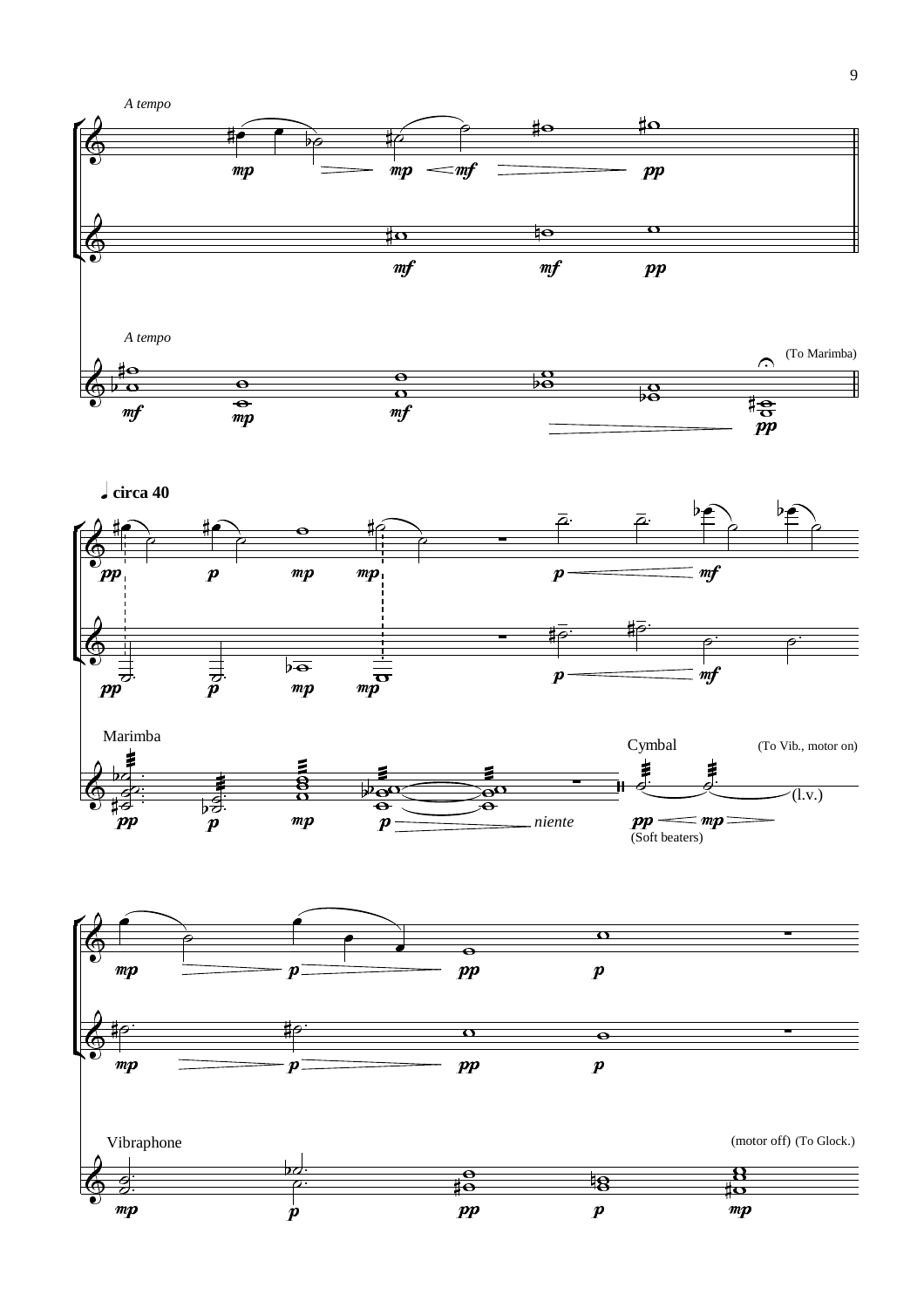

 $p \frac{m}{m}$ 

 $\stackrel{\sim}{p} \longrightarrow pp$ 

 $p \hspace{1.5cm} m$